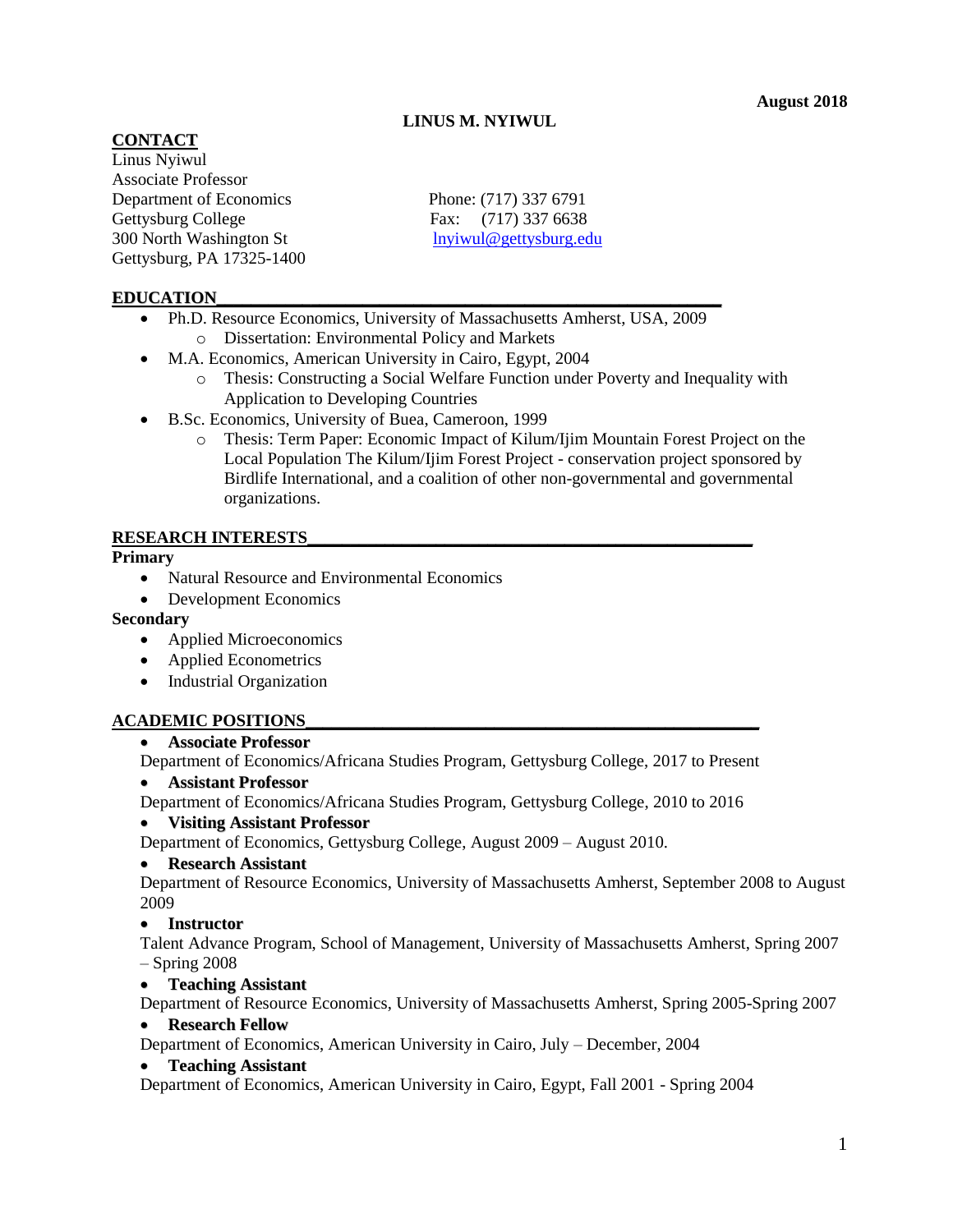# **TEACHING**

- *Instructor, Gettysburg College*
	- o Introductory Economics/Principles of Microeconomics (Fall 2009, Spring 2016, Fall 2017)
	- o Issues in Resource & Environmental Economics (Spring 2010)
	- o Introductory Business & Economics Statistics (Fall 2009 to present)
	- o African Economic History & Development (Spring, 2011, 2012, 2013, 2014, Fall 2015)
	- o Race, Gender & Economic Outcomes (Fall, 2010 & 2012, Spring 2015, Fall 2017)
	- o Introduction to African Studies (Fall 2011, 2013, 2015, Spring 2018)
- *Instructor, University of Massachusetts Amherst*
	- o Introductory Microeconomics (Spring 2007-Spring 2008)
- *Teaching Assistant, University of Massachusetts Amherst (Spring 2005 – Fall 2006)*
	- o Introduction to Resource Economics
	- o Advanced Microeconomics
- *Teaching Assistant, American University in Cairo, Egypt (Fall 2001-Spring 2004)*
	- o Econometrics (graduate) lab instructor
	- o Project Evaluation: Practical Applications

## **RESEARCH\_\_\_\_\_\_\_\_\_\_\_\_\_\_\_\_\_\_\_\_\_\_\_\_\_\_\_\_\_\_\_\_\_\_\_\_\_\_\_\_\_\_\_\_\_\_\_\_\_\_\_\_\_\_\_\_\_\_\_\_\_\_\_\_\_**

## *Refereed Journal Articles*

- Nyiwul, Linus. 2018. "Income, environmental considerations, and sustainable energy consumption in Africa," *International Journal of Green Energy*, 15:4, 264-276, DOI: [10.1080/15435075.2018.1439037](https://doi.org/10.1080/15435075.2018.1439037)
- Nyiwul, Linus. 2017. "Economic Performance, Environmental Concerns, and Renewable Energy Consumption: Drivers of Renewable Energy Development in Sub-Sahara Africa," *Clean Technologies and Environmental Policy*: 19(2): 437-450, doi: 10.1007/s10098-016- 1229-5
- Nyiwul, Linus. 2016. "Environmental Policy and Performance in Africa: Implications of Structural Economic Transformation for Sustainable Development," *Interdisciplinary Environmental Review,* Volume 17, Issue 3-4, DOI: <https://doi.org/10.1504/IER.2016.080229>
- Nyiwul, Linus. 2015. "Conceptual framework of market enforcement of environmental regulations: significance and obstacles to the role of markets in policy design," *Technologies and Environmental Policy* DOI: 10.1007/s10098-015-0939-4
- Nyiwul, Linus; Shittu, Ekundayo and Dhanda, Kanwalroop K. 2015. "Prescriptive Measures for Environmental Performance: Emission Standards, Overcompliance, and Monitoring," *Clean Technologies and Environmental Policy* 17: 1077-1091, DOI: 10.1007/s10098-014-0863-z
- Nyiwul, Linus and Shittu, Ekundayo. 2013. "Market Structure and the Enforcement of Emissions Taxes" *Interdisciplinary Environmental Review, Vol. 14, Nos. 3/4, 2013*
- Nyiwul, Linus. 2013. "Environmental Policy and Rank-Order Tournaments: A Theoretical Formulation with Overcompliance", *Journal of Energy Technologies and Policy Vol.3, No.11,*–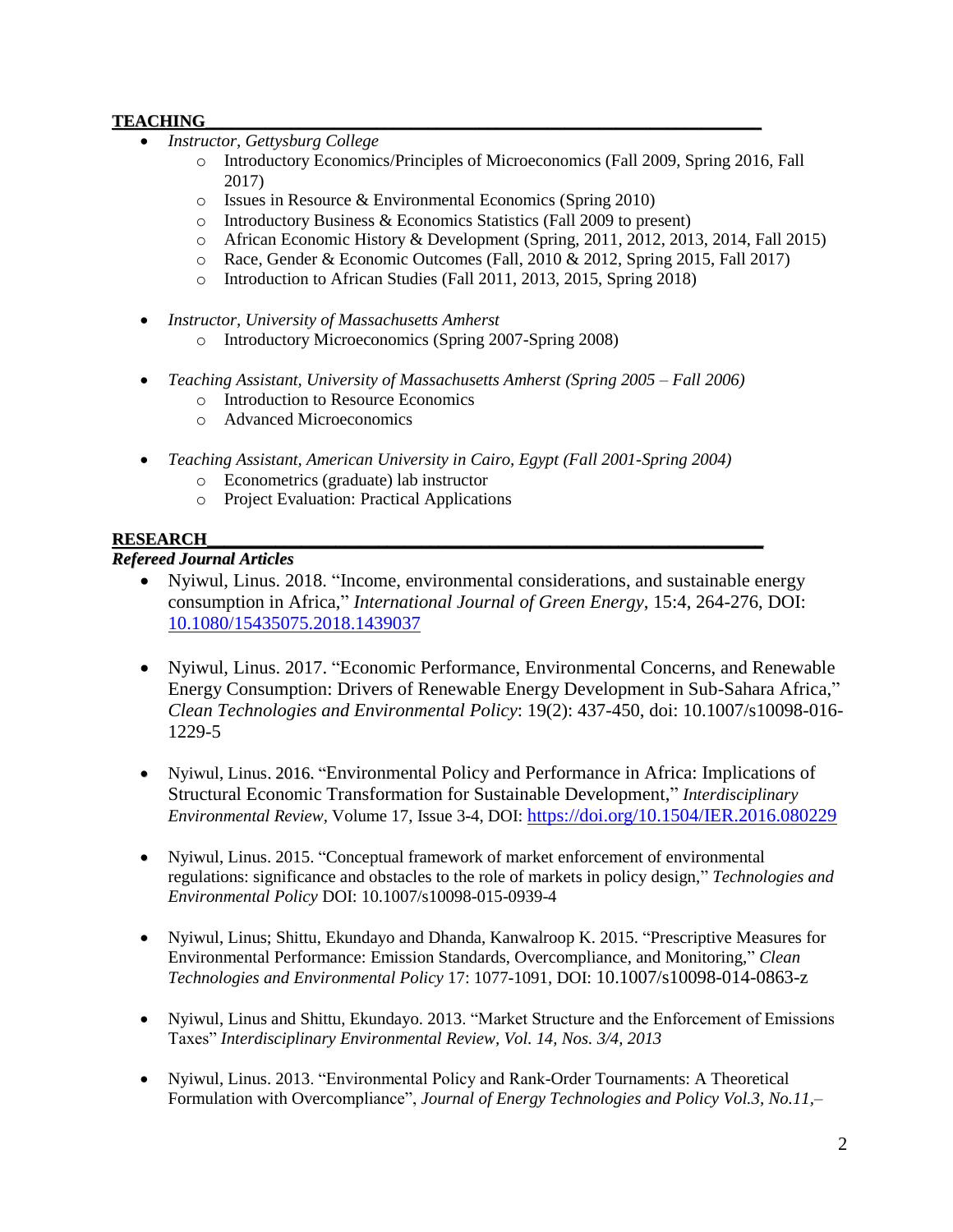Special Issue for International Conference on Energy, Environment and Sustainable Economy (EESE 2013)

 Nyiwul, Linus and Selim, Tarek. 2006. "Poverty as Social Deprivation: A Survey". Review of Social Economy, Volume 64, Number 2, pp.181-204 (24)

### *Under Review*

The Tswana Traditional Governance System, Public Investments & Growth; submitted to Journal of African Economies

### *Book Chapter*

 *Accepted*: Climate Change Mitigation and Adaptation in Africa: Strategies, Synergies and Constraints in Global Development and Climate Change, Edited by Tiago Neves Sequeira and Liliana Reis, Publisher: Springer

## *Working Papers (WP)/Work in Progress (WIP)*

- The Tswana Traditional Governance System, Interest Groups and Incentives (WP)
- Equilibrium vs. Optimality: Trading in Renewable Energy Certificates (WIP)
- Fossil-fuel Energy Subsidies and Renewable Energy Consumption in Developing Countries (WIP)
- Over-compliance as Rank Order Tournament with endogenous Prizes(WIP)
- Political Institutions and Environmental Quality in Africa (WIP)

### **RECENT CONFERENCES, SEMINAR & CONFERENCE PRESENTATIONS/PAPERS**

- "Equilibrium vs. Optimality: Trading in Renewable Energy Certificates," with Ekundayo Shittu, Institute for Operations Research and the Management Sciences (*INFORMS*) Annual Meeting, Philadelphia, November 1-4, 2015
- "Structural Transformation, the Environment and Policy Performance in Africa: A Qualitative Assessment," Interdisciplinary Environmental Association Conference, San Juan, Puerto Rico, June 2015
- "New Frontiers in Market-based Environmental Regulations," Non-Degree Training, Center for Environmental Economics and Policy in Africa (CEEPA), University of Pretoria, South Africa, November 23-29, 2014
- "Environmental Policy and Rank-Order Tournaments: A Theoretical Formulation with Over-Compliance", International Conference on Energy, Environment and Sustainable Economy (EESE 2013), Bangkok, Thailand, December 2013
- "Exploiting Traditional Enforcement & Certification to Improve Environmental Performance", Interdisciplinary Environmental Association Conference, Portland, Oregon, June 2013
- "South Sudan: Assessing Initial Conditions and Growth Prospects"; ASMEA/Association for the Study of Middle East & Africa  $5<sup>th</sup>$  Annual Conference, Washington D.C., October 2012
- "Exploiting Traditional Enforcement & Certification to Improve Environmental Performance" (presented by co-author), Mines ParisTech, Paris, France, June 2011
- "Fifty Years of African Liberation", African Studies Association Annual Meeting, Washington D.C., 2011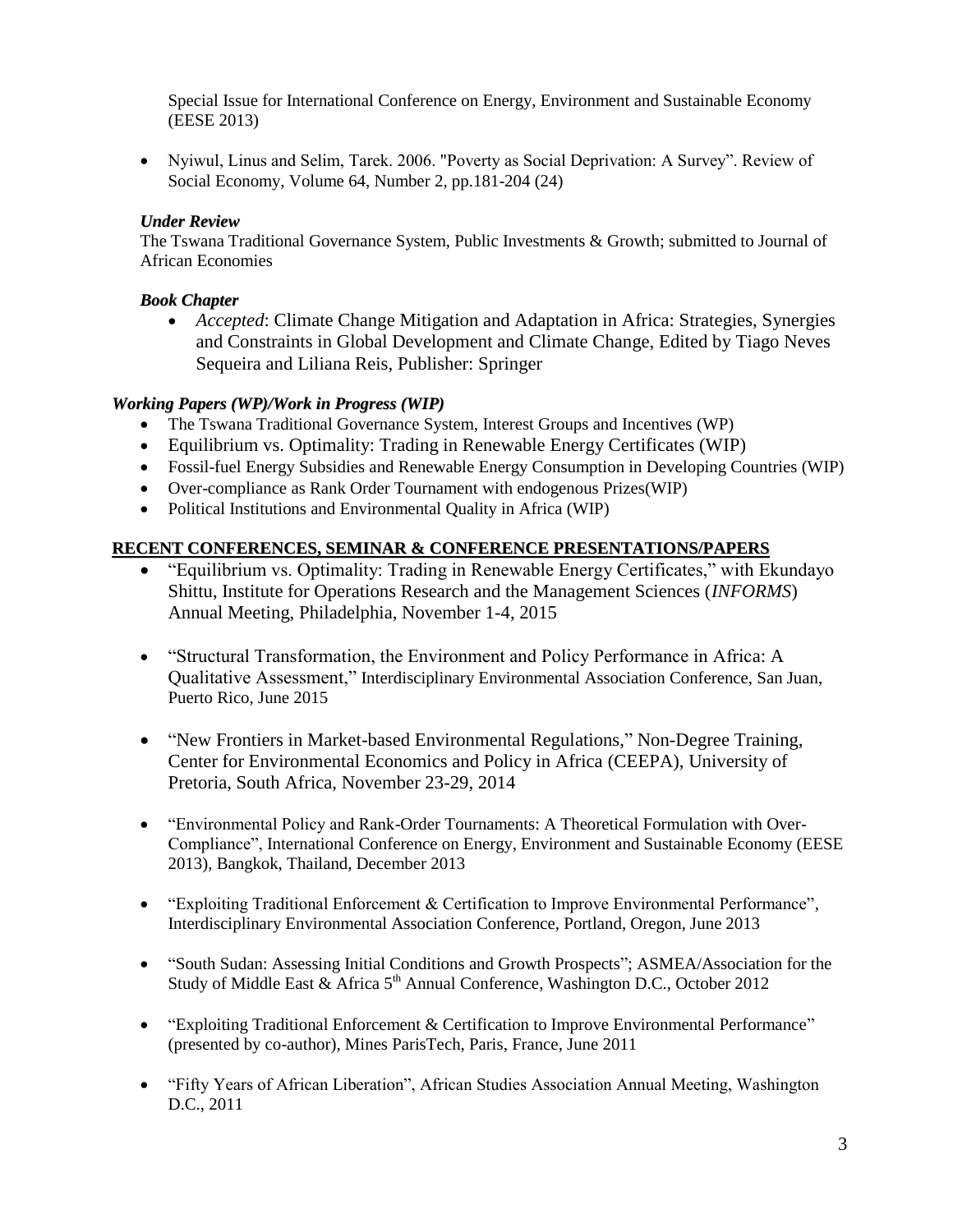- American Economic Association Meeting/Conference, Denver, Colorado, USA, January 2011
- "The effects of market structure and enforcement costs on an emissions tax," The African Econometric Society, Fifteenth Annual Conference, Cairo, Egypt, July 2010 (paper accepted but not presented due to travel difficulties)
- "From Impunity to Accountability: Africa's Development in the  $21<sup>st</sup>$  Century", Social Research Conference, Center for Public Scholarship, New School, New York, U.S; November 2010

### **ACADEMIC HONORS, AWARDS, GRANTS AND FELLOWSHIPS\_\_\_\_\_\_\_\_\_\_\_\_\_\_\_\_\_**

- Luther W. and Bernice L. Thompson Distinguished Teaching Award, Gettysburg College, 2017
- Research Fellow, Center for Environmental Economics & Policy in Africa (CEEPA), University of Pretoria, South Africa, October 2014 – January 2015
- Research & Professional Development Grant, Gettysburg College, Fall 2014
- Vijay Bhagavan Teaching Assistant of Distinction, University of Massachusetts Amherst, USA, 2008
- African Graduate Fellowship, American University in Cairo, 2001 –2004
- Minister of Higher Education Award, 1999
- Dean's Academic Excellence Award, University of Buea, Cameroon, 1997, 1998, 1999

### **GOVERNANCE & SERVICE\_\_\_\_\_\_\_\_\_\_\_\_\_\_\_\_\_\_\_\_\_\_\_\_\_\_\_\_\_\_\_\_\_\_\_\_\_\_\_\_\_\_\_\_\_\_\_\_\_\_\_**

### **CAMPUS-WIDE**

- 2011-present: Gondwe Lecture Series Coordinator
- Spring 2015: Guest Facilitator; Garthwait Leadership Institute Luncheon
- May, 2015: Mentor for Garthwait Leadership Institute Immersion Trip to Little Rock, AR and Abilene, KS
- Fall 2015-present: Member of Faculty Governance Committee
- August 2015: Panelist on "Cultural Differences/Sexual Orientation for New Faculty Orientation
- August 2014: Panelist on "Cultural Differences/Sexual Orientation for New Faculty Orientation
- Spring 2012-Spring 2015: Faculty Advisor to the Honor Commission
- Spring 2013-present: Member of Globalization Studies Advisory Committee

### **DEPARTMENT/PROGRAM**

- Spring 2018: : Economics Department; Member of Search Committee for a one-year faculty position
- Spring 2016: Economics Department; Member of Search Committee for a one-year faculty position
- Spring 2016: Africana Studies Program; Member of Search Committee for Gondwe fellowship
- Fall 2013: Economics Department; Member of Search Committee for tenure-track position
- Spring 2012: Africana Studies Program; Member of Search Committee for Gondwe fellowship
- Fall 2011: Africana Studies Program; Member of Search Committee for Gondwe fellowship
- Spring 2011: Africana Studies Program; Member of Search Committee for Office Assistant

### **PROFESSIONAL SERVICE\_\_\_\_\_\_\_\_\_\_\_\_\_\_\_\_\_\_\_\_\_\_\_\_\_\_\_\_\_\_\_\_\_\_\_\_\_\_\_\_\_\_\_\_**

**Referee**

- Contemporary Economic Policy
- Environment, Development and Sustainability